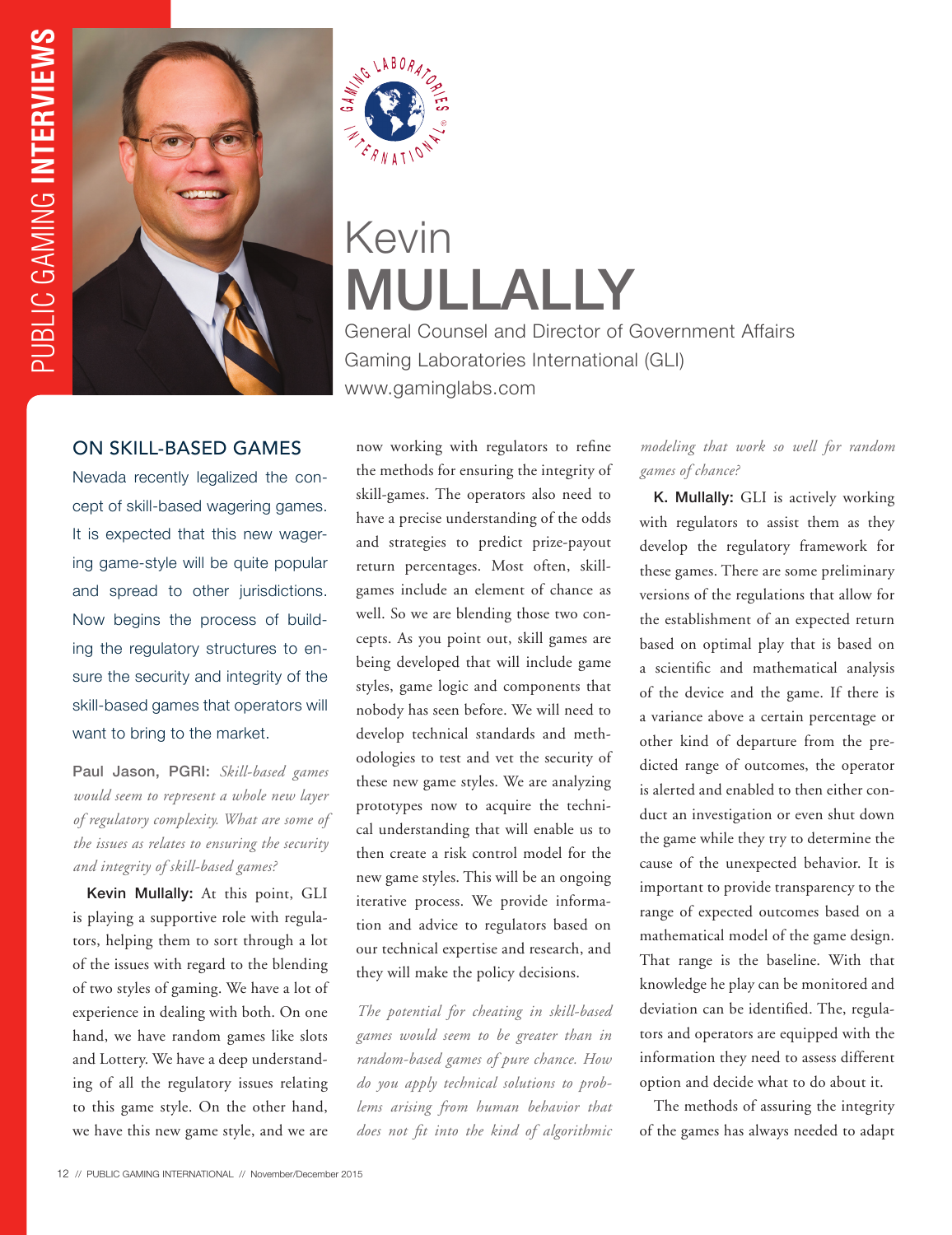to changing conditions and risk profiles. This will be particularly important in the early stages of developing regulations for skill-based games. The people who attempt to cheat or otherwise take advantage of the system are constantly finding new ways to accomplish their objective. So we need to be constantly finding new ways to prevent them from accomplishing their objective.

#### *What kinds of issues are regulators having to think about as regards to skill-based games?*

K. Mullally: There will need to be riskcontrol systems to protect from cheating and to ensure player fairness. We need safeguards for players and operators alike, to ensure that the players are complying with the rules and that the game-play cannot be manipulated to give players an advantage, either against the House or against each other. For example, joysticks are precisely calibrated to function in a certain way. If the calibration for the joy-stick gets out of adjustment even by small amounts, that could lead to an unfair advantage or disadvantage for the player. There will need to be more robust controls to ensure that joysticks are calibrated properly. The technical solutions for operating a joy-stick that exist for recreational skill-games may be adequate for non-money-wagering applications, but wagering games will require a far more sophisticated level of protection.

## *What are some skill-based design concepts that may challenge the ability of regulators to safeguard against cheating?*

K. Mullally: GLI steadfastly avoids advising on game design. However, I have observed that one of the challenges for the industry will be developing an optimum blend of skill and chance—something that gives the average player a reasonable expectation of some type of a

return. How does that objective get reconciled with the fact that players will all have varying degrees of skill?

Poker, for instance, represents a good balance between skill and chance. An average player has a chance to beat an above average player if the cards fall their way. The element of chance is an equalizer. The highly-skilled poker player also has the ability to apply their skills such that they acquire an advantage and will likely beat an average player over time. In Las Vegas poker rooms, or online poker rooms, players may try to avoid joining a game of professional poker players. But in regards to poker, there does not need to be regulatory controls applied because the element of chance mitigates the degree to which skill determines the outcome. New skill-based games that are designed with that kind of skill/chance balance may not need any more regulatory controls than poker. But there will be new skill-based games that won't have that equilibrium of skill mitigated by chance and will require additional regulatory layers to ensure that players do not have an unfair advantage or manipulate the outcomes of multi-player games. Of course, giving the players a fair chance to win is a market-driven necessity since the consumer do not want to play games that are perceived as unfair. Skill-based games will need to have the tools to create a fair opportunity in order to build a following with the broader market of recreational gamers. Players trust games like Lottery and slots because they understand there are controls giving everyone an equal chance to win the random-based games.

*Golf has a handicap system that theoretically levels the playing field enabling players of varying skill levels to compete directly with each other. Tennis has a tiered system that theoretically puts people of similar skill*  *levels together in the same field to compete with each other. But some people "sandbag," deliberately playing worse when the stakes are small so that they will perform better against their handicap or the field when the stakes are big. It seems to me that the challenge of preventing that kind of manipulation will be problematic, won't it?*

K. Mullally: Yes, of course. That is just another area where regulators will need to work through issues and create some reasonable system of controls. The process of developing these regulations to provide consistency and safeguards protecting the consumer will be a learning experience for everyone. It will be iterative and evolve and span across multiple jurisdictions. The appropriate levels of risk control will be a matter of some debate, but regulators will likely begin with higher levels of control to minimize the potential for faults or vulnerabilities in the early stages of this process. Hopefully, the process will be collaborative in an effort to reach some level of standardization in risk control measures. If the regulatory effort is too diverse, it increases the likelihood that some markets will fail to develop in this area.

*And combining social-gaming with skill and wagering could make things even more complicated. Like, turning the old Zyngastyle games into money games would seem to open up a whole new can of worms.*

K. Mullally: You mentioned handicapping. I think there will be lots of different ways to deal with these issues. For instance, players could create their own pools, choosing their own group of players, be it friends or people of similar skill levels. Especially when the stakes are higher, players may want to know they can trust the other players. With some games, the play-style may be more focused on the social aspect, playing with people you know and and are part of your social net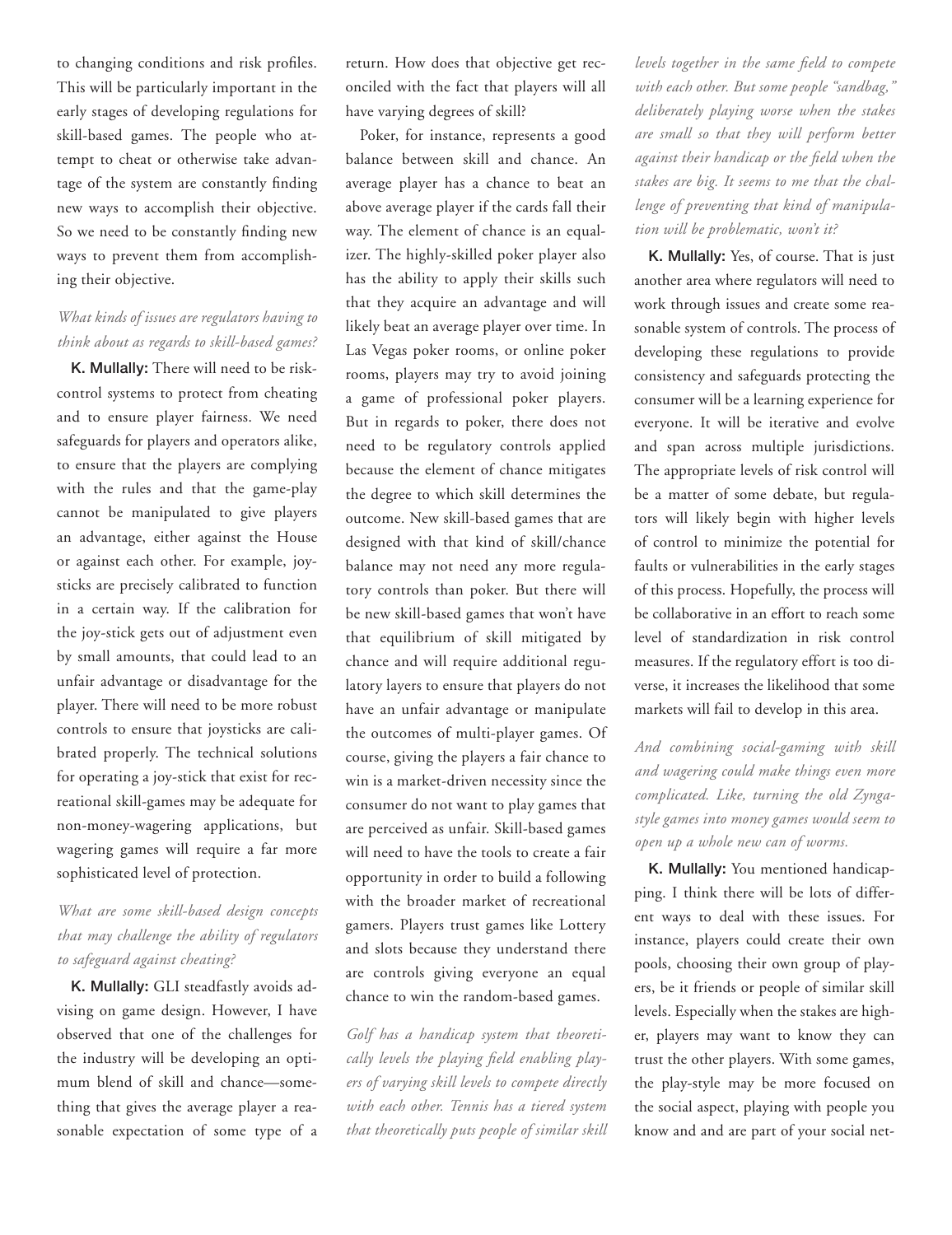work. Other players will want to play in the larger universe of players because the liquidity will be higher, making the prize pools bigger. Many of these issues just need to be ironed out in the market-place.

*Can we expect that the ingenuity of operators and game designers will come up with lots of wild ideas that we aren't even thinking about right now?* 

K. Mullally: They already are. In fact, one of the most critical aspects of this whole picture is to be able to implement whatever risk-control structures that the regulators develop within a commercially reasonable timeframe. Commercial viability depends on getting to market quickly, so GLI's mission is to eliminate bottlenecks when it comes to risk-control structures and approval processes. GLI has geared up to make sure we have the bandwidth to move new products through the pipeline quickly. The process will be thorough, accurate and effective, but speed and efficiency are also priorities.

*That' should be a most interesting challenge. We can't predict the future, but we can expect that it is at least possible that growth in new game categories like skill-based could be explosive.* 

K. Mullally: GLI's role is two-fold. One, we apply our technical expertise to arm regulators with all the information they need to make policy decisions. Then, once those policy decisions are made, GLI provides a very efficient process for the manufacturers to be able to demonstrate compliance.

And yes, the evidence suggests that skill-based games will be very popular. We can see the popularity of skill-based games in the non-monitized world or the semi-monitized world. We can expect that skill-based games that add a wagering component will also be popular. GLI's

clients are actively working to understand the risk-control requirements and how to implement them.

## ON FANTASY SPORTS

Fantasy Sports has exploded into a multi-billion dollar industry. Many of the big corporate interests that are involved in pro-sports are invested in this new industry (Time Warner/CNN in FanDuel, Disney/ESPN in DraftKings. Fantasy Sports has). Investors and official sponsors include major sports groups like the MLB, NFL, and NHL, as well as some of the owners of the teams.

Some 56 million people have played Fantasy Sports in North America. According to STATS, Inc., 10 million of those are teenagers. All other forms of gambling are prohibited by U.S. federal law, until and unless the individual state decides to legalize and regulate it. The UIGEA exempted Fantasy Sports from that fundamental policy based on the idea that it is a skill-game. So, unregulated Fantasy Sports is legal until a state government steps in to regulate it or prohibit it, as some states have done. How might this all unfold? What are the regulatory issues going forward?

Paul Jason: *Is there any kind of regulatory oversight being applied to Fantasy sports, anything being done to ensure the integrity of the games?* 

K. Mullally: I'm not aware of any legal regulatory structures that exist right now. Some operators are attempting to provide transparency to the levels of skill that are involved in their games. GLI has been involved in analyzing some of those games to provide a mathematical analysis that give the operators, policy-makers, and players information and insight into the underlying dynamics of the Fantasy Sports games. But GLI is not a law firm. We're not a government. So we don't issue legal opinions or rulings. We try to provide the information necessary for regulators to understand the operation of the games, measure the risks, and measure the costs and feasibility of controlling those risks. In the case of Fantasy Sports, there is no regulator at this point, so we're just responding to requests from some operators trying to provide analyses and give the various parties involved in the discussion some good scientific-based evidence on which to make good decisions.

### *Are your regulator clients asking you to study Fantasy Sports to determine how or whether to regulate it?*

K. Mullally: We've been asked to analyze the mathematical probabilities of the games to discern the difference, if there is a difference, and if there is, how much is the difference between the outcomes of a skilled player versus a random or a less skilled player. GLI's role is limited and focused—it is to provide scientific analysis. There may be a lot of legal and social issues that provide very fruitful ground for debate. But it is actually part of my job to scrutinize every report that GLI puts out to ensure that we stay within our role of providing scientific analysis and not migrating into areas that are the responsibility of others, like regulators and policymakers. GLI does not opine, for instance, on whether something is legal or not legal.

*Does the skilled and knowledgeable Fantasy Sports player perform better than the less skilled player?*